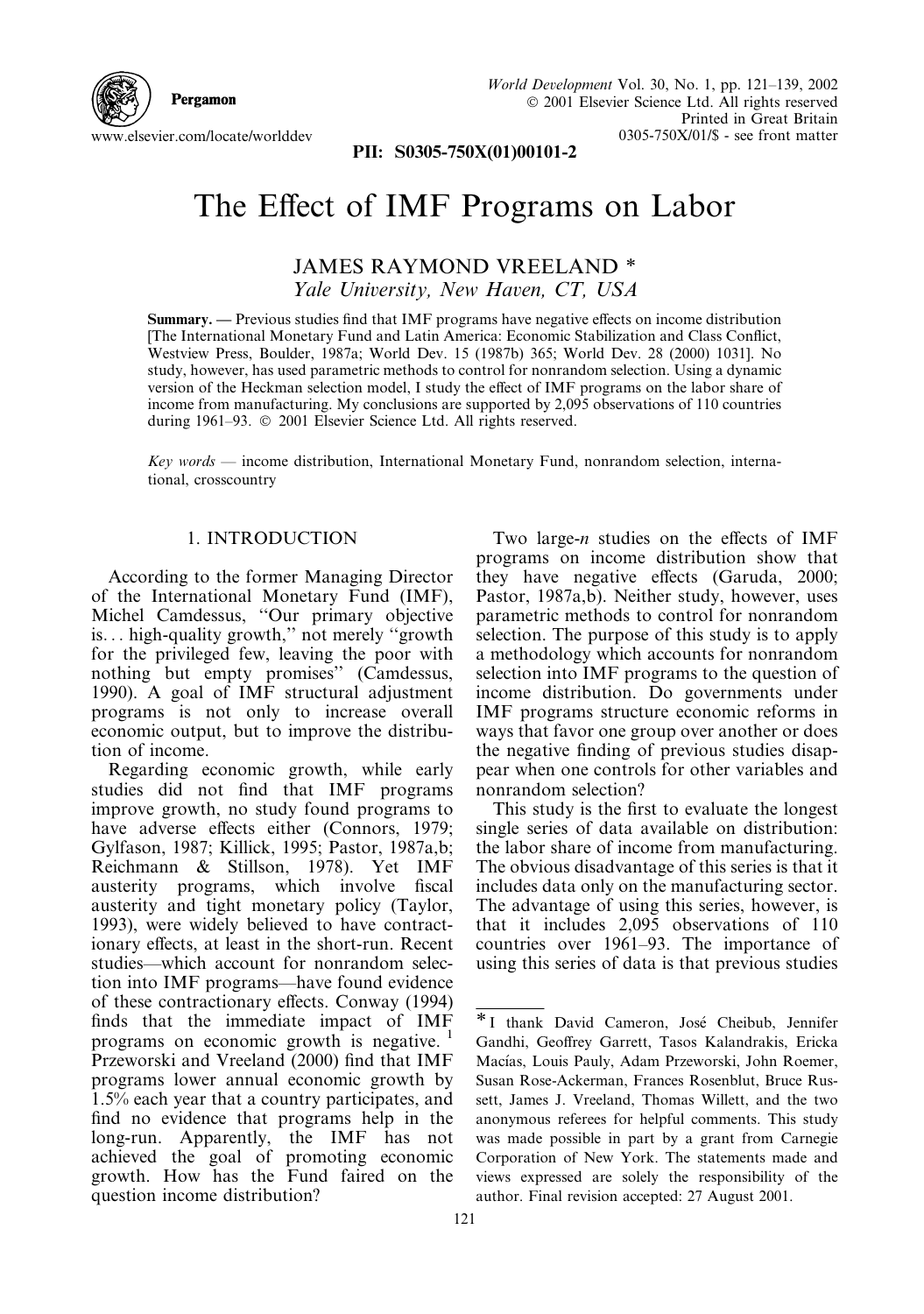using data with fewer observations were unable to use parametric methods to control for other factors that may influence both IMF participation and income distribution (Garuda, 2000).

If my results are consistent with the findings of Pastor (1987a,b) and Garuda (2000), we will have confidence that even controlling for the fact that countries participate in IMF programs under bad economic conditions, the inherent effects of programs are negative on income distribution. If my findings are not consistent, then we must question whether the previous findings are simply driven by nonrandom selection

## 2. BACKGROUND

Early in its history, Fund officials claimed that domestic political issues—such as income distribution—were not the business of the IMF (see Polak, 1991; Williamson, 1983). But officials began addressing the issue after countries went off the gold standard in the 1970s, and the Fund shifted from a currency regulating institution to a manager of balance-of-payments problems, deeply involved in the national policies of much of the developing world. Officials claimed that their programs do not necessarily have a negative effect on income distribution (see Johnson & Salop, 1980, and Sisson, 1986, cited in Pastor, 1987a, p. 52). Indeed, as the statement by Camdessus suggests, the Fund has even indicated that its programs can help improve the distribution of income within a country.

Note that the theoretical links between IMF economic reform programs and income distribution are not clear-cut. IMF programs typically include many policy changes that can influence the distribution of income such as reductions in budget deficits, increases in interest rates, and currency devaluations. The direction and magnitude of the effects of such changes, however, depend on particular characteristics of the economy and the details of how reforms are structured. Economists at the Fund have claimed "the distributional effects of IMF stabilization programs are so complex that they defy simple categorization" (Pastor, 1987a, p. 54).

Devaluation, for example, decreases the price ratio of nontradable to tradable goods. If the poor are rural farmers producing goods for exports, this can improve the distribution of income, but if the poor are urban consumers facing higher food prices or rural farmers producing for domestic consumption, it can hurt the distribution of income (Garuda, 2000, p. 1033). Devaluation can also worsen the distribution of income if elite groups engage in capital flight prior to the devaluation (Pastor, 1987a, p. 54). Reducing access to domestic credit, by increasing interest rates or bank reserve requirements, or by imposing explicit credit ceilings, affects groups according to their access to other sources of credit. Large, wellestablished firms are favored over small and medium-sized firms, and the urban sector is favored over the rural sector (Johnson & Salop, 1980, p. 11). Trade liberalization, which has increasingly been part of IMF programs, may benefit labor-intensive sectors and eventually result in higher wages or lower unemployment, but these effects will be small and slow, while formerly protected sectors will contract first, lowering income in these areas (Handa & King, 1997, pp.  $915-916$ ).

Reduction of public expenditure is the most common feature of Fund-supported programs. In an analysis of 94 programs during 1980-84, for example, Sisson (1986, p. 34) reports that 86 of them involved some restraint of central government current expenditure. Fifty-six programs involved restraint on capital outlays and net lending (Sisson, 1986, p. 34). As Johnson and Salop note,

the brunt of any downward adjustment of government expenditure to GDP is most commonly borne out by public sector employees engaged in projects that come to be postponed, together with the private domestic suppliers of services associated with such projects. These tend to be highly capital-intensive ventures in construction and public utilities (Johnson & Salop, 1980, p. 12).

Wage freezes, limits on employment, and reduced benefits for public employees are also common. Sisson (1986, p. 34) reports that over three-fifths of programs involved wage restraint. The overall effect of reducing the government budget deficit on income distribution depends on the composition of the budget cuts, the mobility of producers, and the adaptability of consumer patterns (Garuda, 2000, p. 1033). As Garuda explains, "virtually any overall result can be achieved, provided that overall expenditures are reduced" (2000, p. 1034).  $^{2}$ 

Because programs can be achieved in many different ways with different consequences for distribution, study after study has noted that the political power of various groups may